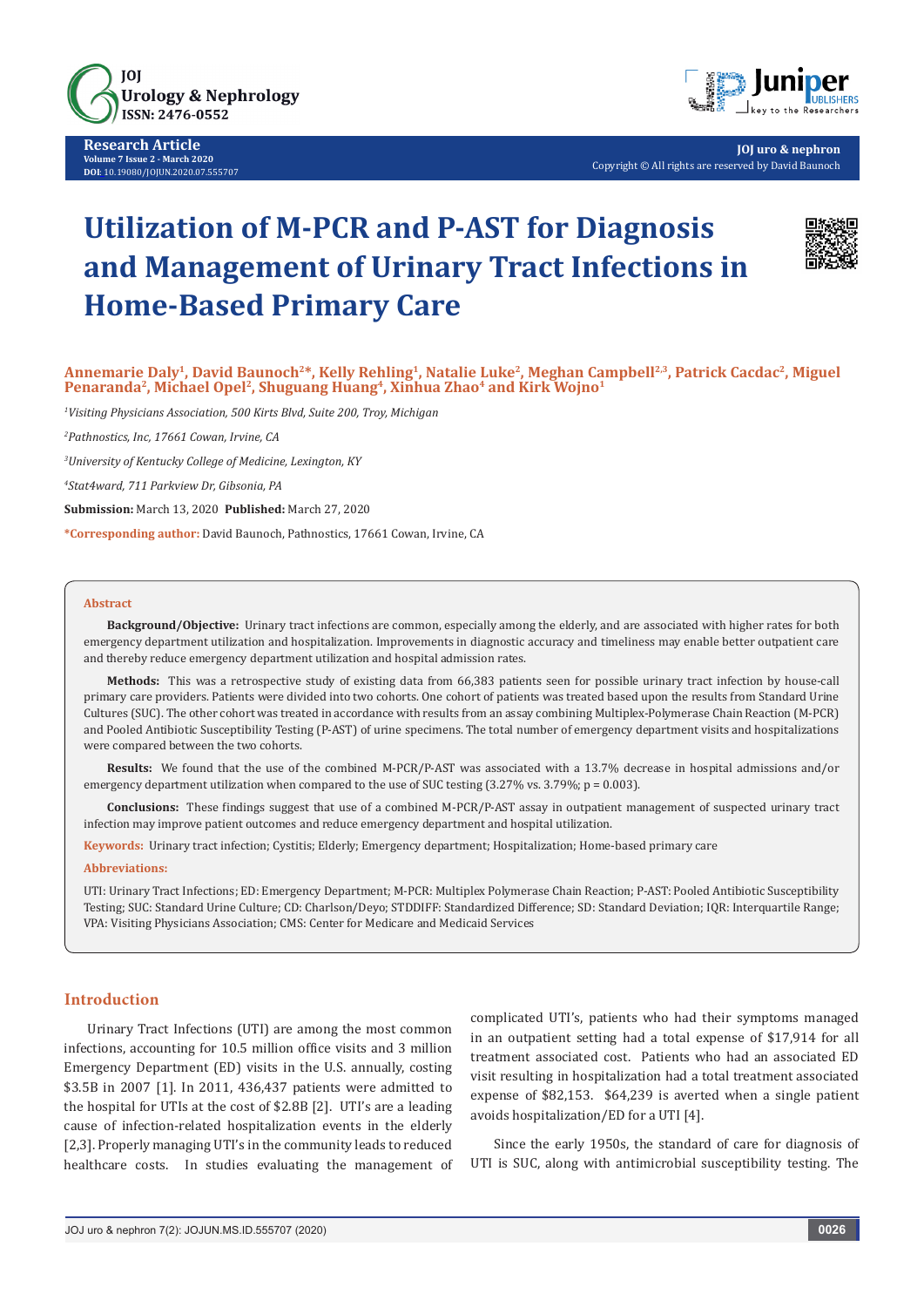SUC methodology relies on an "*Escherichia coli* (*E. coli*)-centric" view that perceives UTIs as caused by one or two pathogens [5]. Recent findings, however, reveal that SUC misses up to 89% of all uropathogens; furthermore, up to 39% of these infections are polymicrobial [3,6,7]. Consistent with previous reports, we've also found that polymicrobial infections constituted over 30% of all symptomatic patients [6]. We've found M-PCR to be superior to SUC for the detection and identification of bacteria in the context of UTIs, along with the ability to detect and identify bacteria in polymicrobial infections. Along with M-PCR, we've utilized P-AST to determine antibiotic susceptibility and resistance of the organisms identified by M-PCR. Antibiotic susceptibility assays that test individual pathogens against antibiotics may miss interactions between bacteria in polymicrobial environments. The P-AST tests all pathogens within a urine specimen simultaneously against antibiotics and can be informative about changes in antibiotic response due to bacterial interactions. We recently showed that bacterial interactions in polymicrobial infections could alter antibiotic susceptibilities. These changes can significantly affect the type and dosage of antibiotics required to treat the patient [8]. Further, the use of the M-PCR/P-AST test significantly reduces turnaround time, providing results in 24 hours, with SUC taking up to 5 days to result. Thus, concurrently, the M-PCR/P-AST assay quickly detects 2 organisms or more while also providing susceptibility information in polymicrobial samples [6]. In the present retrospective study, we evaluated if M-PCR/P-AST was superior to SUC using ED utilization and hospitalization rates as proxy measures of outpatient treatment effectiveness: more effective outpatient treatment should result in lower rates for ED utilization and hospitalization.

# **Methods**

#### **Study design and participants**

This was an observational, retrospective study that compared the number of ED visits and hospital admissions between two patient cohorts. The study population consisted of patients seen by primary care providers who attend to patients in their homes or assisted living facilities. Patients residing in the following states were included in this study: Arizona, Florida, Illinois, Indiana, Kansas, Kentucky, Michigan, Missouri, North Carolina, Ohio, Texas, Virginia, Washington, and Wisconsin, along with the District of Columbia.

All patients in this study were seen for possible UTI. Patients were divided into two time period cohorts. The SUC cohort consisted of patients who received outpatient treatment with antibiotics based upon results from SUC between March 1, 2016 and July 31, 2017. There was a washout period of 7 months (August 1, 2017 – February 28, 2018). The M-PCR/P-AST cohort included patients who received outpatient treatment with antibiotics based upon results from M-PCR testing between March 1, 2018 and July 31, 2019.

## **Urine culture**

Urine samples were obtained from patients by either selfadministered clean catch or catheterization. Samples were collected and transported to Lab Corp (Various Locations in US) or Quest Diagnostics (Various Locations in US) for testing by culture using standard procedures.

## **DNA extraction and analysis**

DNA extraction was performed using the King Fisher/ MagMAX™ Automated DNA Extraction instrument and the MagMAX™ DNA Multi-Sample Ultra Kit (Thermo Fisher, Carlsbad, CA). 400 µL of urine were transferred to 96-well deep-well plates, sealed, and centrifuged to concentrate the samples, and then the supernatant was removed. Enzyme Lysis Mix (220 µL/well) was added to the samples, which were then incubated for 20min at 65ºC. Proteinase K Mix (PK Mix) was added (50 µL/well) and incubated for 30min at  $65^{\circ}$ C. Lysis buffer (125 µL/well) and DNA Binding Bead Mix (40µL/well) were added, and the samples were vortexed for a minimum of 5 min. Each 96-well plate was loaded into the KingFisher/MagMAX Automated DNA Extraction instrument, which was operated in accordance with standard operating procedures.

DNA analysis was conducted using the Guidance® UTI Test (Pathnostics, Irvine, CA), which consists of both M-PCR and P-AST. Samples were mixed with universal PCR master mix and amplified using TaqMan technology on the Life Technologies 12K Flex OpenArray System™ (Life Technologies, Carlsbad, CA). DNA samples were spotted in duplicate on 112-format OpenArray chips. Plasmids unique to each bacterial species being tested were used as positive controls. *Candida tropicalis* was used as an inhibition control. A data analysis tool developed by Pathnostics was used to sort data, assess the quality of data, summarize control sample data, identify positive assays, calculate concentrations, and generate draft reports. Probes and primers were used to detect the following pathogenic bacteria: *Acinetobacter baumannii*, *Actinotignum schaalii*, *Aerococcus urinae*, *Alloscardovia omnicolens*, *Citrobacter freundii*, *Citrobacter koseri*, *Corynebacterium riegelii*, *Enterobacter aerogenes*, *Enterococcus faecalis*, *Escherichia coli*, *Klebsiella oxytoca*, *Klebsiella pneumoniae*, *Morganella morganii*, *Mycobacterium tuberculosis*, *Mycoplasma genitalium*, *Mycoplasma hominis*, *Pantoea agglomerans*, *Proteus mirabilis*, *Providencia stuartii*, *Pseudomonas aeruginosa*, *Serratia marcescens*, *Staphylococcus aureus*, *Streptococcus agalactiae*, and *Ureaplasma urealyticum.* Probes and primers also were used to detect the following bacterial groups: Coagulase Negative Staphylococci (CoNS) (*Staphylococcus epidermidis, Staphylococcus haemolyticus, Staphylococcus lugdunensis, Staphylococcus saprophyticus*); Viridans Group Streptococci (VGS) (*Streptococcus anginosus, Streptococcus oralis, Streptococcus pasteuranus*). Reporting included both the name of the organism identified and semi quantified counts of organisms. Counts were reported in cells/mL and correlated to Colony Forming Units (CFU).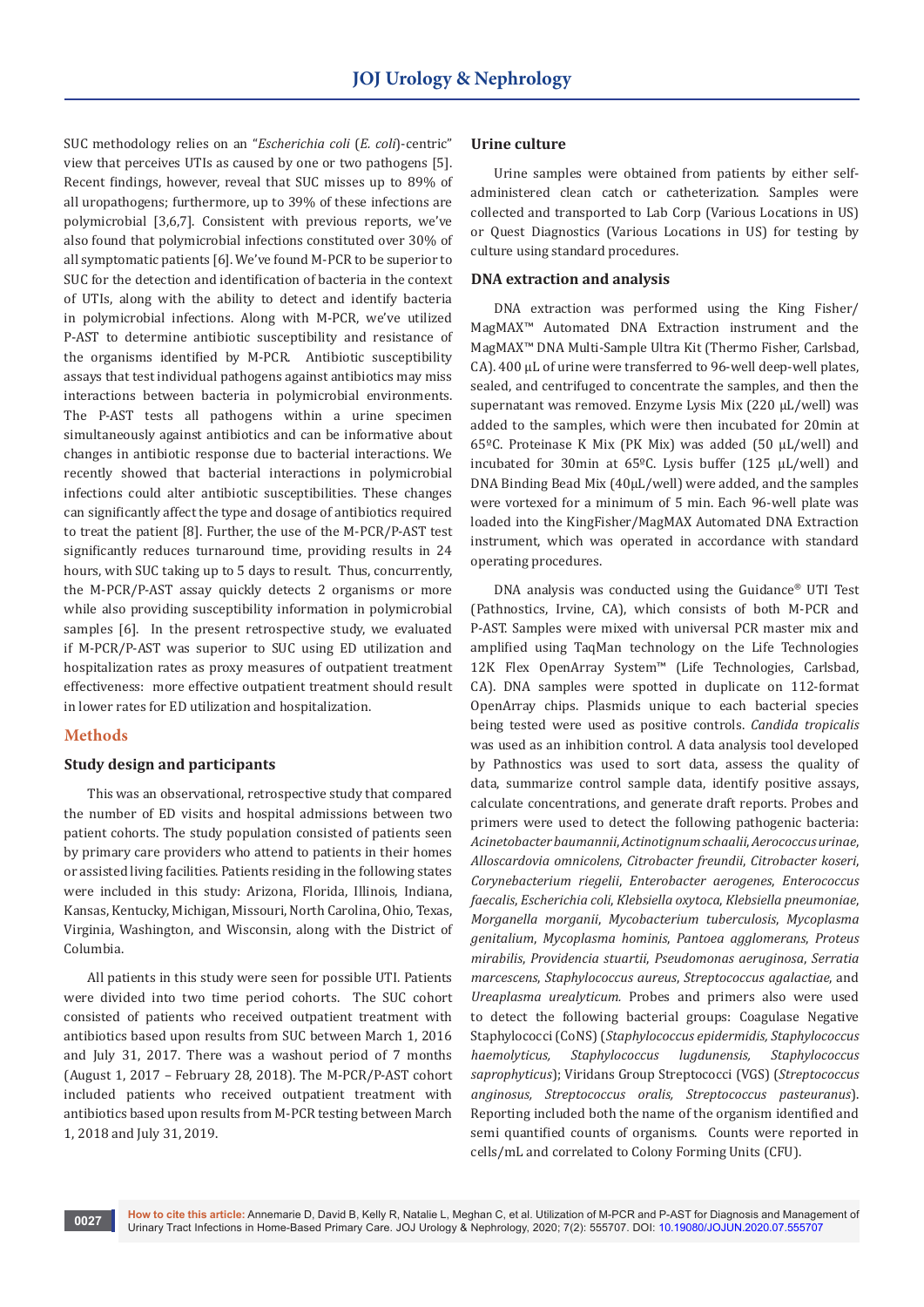## **Pooled–Antibiotic Susceptibility Testing**

P-AST was performed by aliquoting 1mL of patient urine specimen into a 1.7mL microcentrifuge tube. After centrifugation, the supernatant was aspirated and discarded, leaving approximately 500µL of patient sample in the microcentrifuge tube. One mL of Mueller Hinton Growth Media was then aliquoted into the patient sample in the microcentrifuge tube and the tubes were incubated at 35°C in a non-CO $_2$  incubator for 6 hours. Mueller Hinton Agar was used as a negative control. Those samples that reached a minimum threshold of 10,000 cells/mL were then diluted by aliquoting 0.5mL of sample into a 50mL conical tube containing Mueller Hinton Growth Media. 96-well plates preloaded with antibiotics were then inoculated with diluted samples and incubated along with control plates for 12-16 hours at 35ºC in a single layer. Optical density of samples was then read on a DensiCHEK plate reader™ (BioMerieux, Marcy-l'Étoile, France).

P-AST is currently unavailable for *U. urealyticum, A. schaalii, A. urinae, A. omnicolens, C. riegelii, M. hominis*, and *M. genitalium* due to fastidious *in vitro* growth characteristics.

#### **Data Collection**

Patient demographic, comorbidity, and location (State) were collected for both groups of patients using the Health Catalyst (data warehouse) and are presented in Table 1. Demographic variables included age, gender and race. Additionally, the Charlson/Deyo (CD) Index Score was collected along with the number of perpatient physician visits.

ED visit and hospital admission rate for UTI were identified using the primary diagnosis code from files available through the Centers for Medicare and Medicaid Services (CMS). Study data included medical records with both ICD-9 and ICD-10 codes. ICD-9 codes were still being used during the time period for the SUC cohort until the transition to ICD-10 coding took effect during the time period for the M-PCR/P-AST cohort. Applicable ICD-9 diagnosis codes include 5990 (Urinary tract infection), 788.1 (Dysuria), 590.10 (Acute pyelonephritis), 590.80 (Pyelonephritis), 5999 (Urinary tract disease), and 59000 (Chronic pyelonephritis). ICD-10 diagnosis codes include N39.0 (Urinary tract infection, site not specified), R30.0 (Dysuria), R35.0 (Frequency of micturition), R32 (Unspecified urinary incontinence), Z87.440 (Personal history of urinary (tract) infections). Cases were excluded if records indicated that the National Provider Identifier (NPI) did not match that of a listed investigator participating in the study, if a patient resided in hospice, or if the diagnosis code was missing.

## **Statistical Analysis**

Patient demographic and comorbidity data are presented in Table 1. Differences between the cohort 1 (SUC) and cohort 2 (M-PCR/P-AST) cohorts were analyzed using standardized difference (STDDIFF). The STDDIFF was calculated as the

difference in means (or proportions) divided by the pooled estimate of the standard deviation, with the value of 0.1 considered negligible difference and 0.2 to 0.49 considered a small difference between the two groups [9]. STDDIFF is increasingly used to compare balances in baseline covariates between study groups because unlike other statistical tests, such as Student's t-test that produces p values; the STDDIFF is not influenced by the sample size. At the same time, it also allows for the comparison of the variables measured in different units.

We calculated the average number of ED visits and/or hospitalizations for UTI for each cohort. A generalized linear model was used to compare the number of ED visits and/or hospitalizations between the two cohorts, using the negative binomial distribution with log link to account for over-dispersion of the count data. The dependent variable was the count data for the number of ED visits and/or hospitalizations per patient per cohort, and the independent variable was the cohort. Multiple UTI events per patient could confound the number of ED visits and/ or hospitalizations. We therefore also conducted a patient-level analysis by summarizing the frequencies and the proportion of patients with any ED or hospitalization event for UTI. A logistic regression model with logit link was used for this binary outcome to assess the difference between the two groups. The dependent variable was the dichotomized variable of any hospitalization and/or ED visit per patient per cohort; the independent variable was the cohort.

Finally, we described the per-patient frequencies of hospitalization/ED visits by the two cohorts, in order to elucidate the number of patients who experienced multiple events. The age distribution by the number of ED or hospitalization and cohort is displayed in Figure 1. The analyses were performed using SAS version 9.4 (SAS Institute, Inc., Cary, NC) and StataSE 16.

#### **Results**

Overall, the retrospective chart review included a total of 66,381 patients, with 34,414 unique patients in the SUC cohort and 31,967 unique patients in the M-PCR/P-AST cohort. Table 1 presents the patient demographics, co-morbidity, and location for each group. The two cohorts were similar, as the STDDIFF for demographic variables were less than 0.20 for all variables. The mean age for the SUC cohort was 73.5 years and 72.9 years for the M-PCR/P-AST cohort. The gender breakdown was similar in the two cohorts, with 62.9% of patients being female in the SUC cohort and 62% female in the M-PCR/P-AST cohort. There was a negligible difference in the number of patients seen in Ohio, Florida, and Washington. Compared to the SUC cohort, less patients were seen in Ohio for the M-PCR/P-AST cohort (17.1% v 23%, STDDIFF = -0.148) while more patients were seen in Washington (3.4% v 1.5%, STDDIFF =  $-0.126$ ) and Florida (11.7%)  $v$  8.3%, STDDIFF = 0.112). The mean CD Risk Score was 3.9, and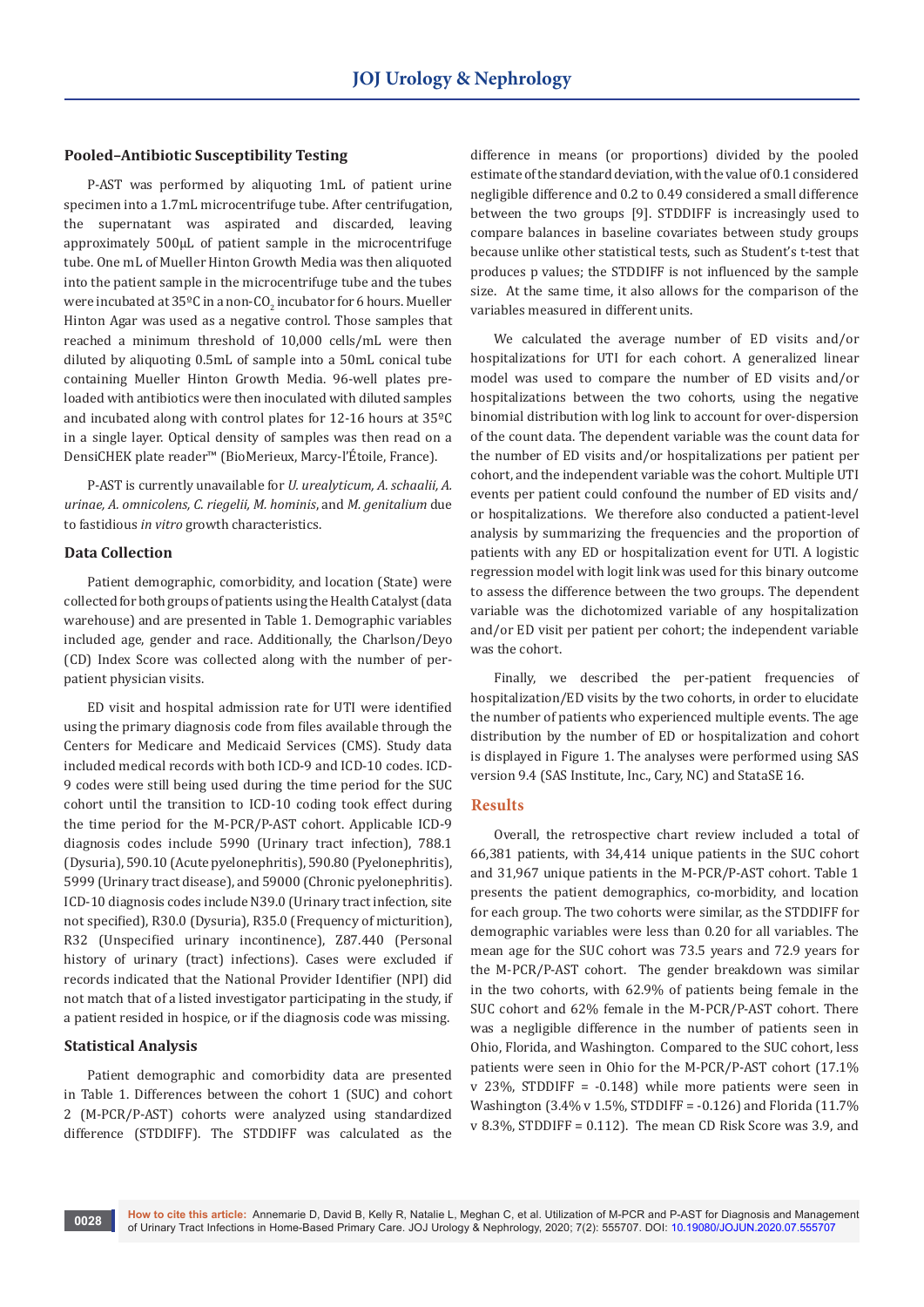the median was 4.0 for both cohorts. The race distribution was also similar in the two cohorts, with 73.6% of patients being white in the SUC cohort and 75.2% white in the M-PCR/P-AST cohort. The mean number of physician visits was 6.2 for the SUC cohort and 6.1 for the M-PCR/P-AST cohort, with a median of 5.0 for both cohorts.

**Table 1:** Demographic Characteristics and Symptoms by Cohort.

| Variable                          | Cohort 2:<br><b>Cohort 1: SUC</b><br>M-PCR/P-AST 03/2018-07/2019<br>03/2016-07/2017 (n=34,414)<br>$(n=31,967)$ |              | <b>Standardized Difference1</b> |
|-----------------------------------|----------------------------------------------------------------------------------------------------------------|--------------|---------------------------------|
| Age (years)                       |                                                                                                                |              |                                 |
| Mean (SD)                         | 73.5(16.6)                                                                                                     | 72.9(16.3)   | $-0.031$                        |
| Median (IQR)                      | 76(25)                                                                                                         | 75(23)       |                                 |
| Min, Max                          | 18,108                                                                                                         | 18, 111      |                                 |
| Gender-n (%)                      |                                                                                                                |              |                                 |
| Female                            | 21,660(62.9)                                                                                                   | 19,815(62.0) | $-0.02$                         |
| Male                              | 12,754(37.1)                                                                                                   | 12,152(38.0) | 0.02                            |
| *Race-n (%)                       |                                                                                                                |              |                                 |
| White                             | 21,171(73.6)                                                                                                   | 19,741(75.2) | 0.037                           |
| Black                             | 7,184(25.0)                                                                                                    | 6,082(23.)   | $-0.042$                        |
| Other                             | 424(1.5)                                                                                                       | 437(1.7)     | 0.015                           |
| *CD Risk Score (numeric)          |                                                                                                                |              |                                 |
| Mean (SD)                         | 3.9(1.3)                                                                                                       | 3.9(1.3)     | $-0.032$                        |
| Median (IQR)                      | 4.0(2.0)                                                                                                       | 4.0(2.0)     |                                 |
| Min, Max                          | 1.0, 5.0                                                                                                       | 1.0, 5.0     |                                 |
| State-n $(\%)$                    |                                                                                                                |              |                                 |
| 0H                                | 7,921(23)                                                                                                      | 5,474(17.1)  | $-0.148$                        |
| TX                                | 7,633(22.2)                                                                                                    | 6,713(21)    | $-0.029$                        |
| MI                                | 6,779(19.7)                                                                                                    | 7,172(22.4)  | 0.067                           |
| FL                                | 2,870(8.3)                                                                                                     | 3,744(11.7)  | 0.112                           |
| WI                                | 2,454(7.1)                                                                                                     | 2,094(6.6)   | $-0.023$                        |
| VA                                | 1,871(5.4)                                                                                                     | 1,482(4.6)   | $-0.037$                        |
| IL                                | 1,853(5.4)                                                                                                     | 2,449(7.7)   | 0.092                           |
| IN                                | 1,094(3.2)                                                                                                     | 1,019(3.2)   | 0.001                           |
| M <sub>0</sub>                    | 833(2.4)                                                                                                       | 510(1.6)     | $-0.059$                        |
| WA                                | 507(1.5)                                                                                                       | 1,091(3.4)   | 0.126                           |
| Other                             | 599(1.7)                                                                                                       | 219(0.7)     | $-0.097$                        |
| <b>Number of Physician Visits</b> |                                                                                                                |              |                                 |
| Mean (SD)                         | 6.2(4.8)                                                                                                       | 6.1(4.7)     | $-0.01$                         |
| Median (IQR)                      | 5.0(7.0)                                                                                                       | 5.0(7.0)     |                                 |
| Min, Max                          | 1.0, 44.0                                                                                                      | 1.0, 33.0    |                                 |

SD: Standard deviation; IQR: Interquartile range

\*missing data: there are no missing data on most variables except CD risk score (23.6%) and race (17.1%)

[1]Standardized difference was calculated as the difference in means (or proportion) divided by the pooled estimate of the standard deviation, with an absolute value of 0.1 considered negligible difference and the absolute value 0.2-0.49 considered as a small difference between the two groups.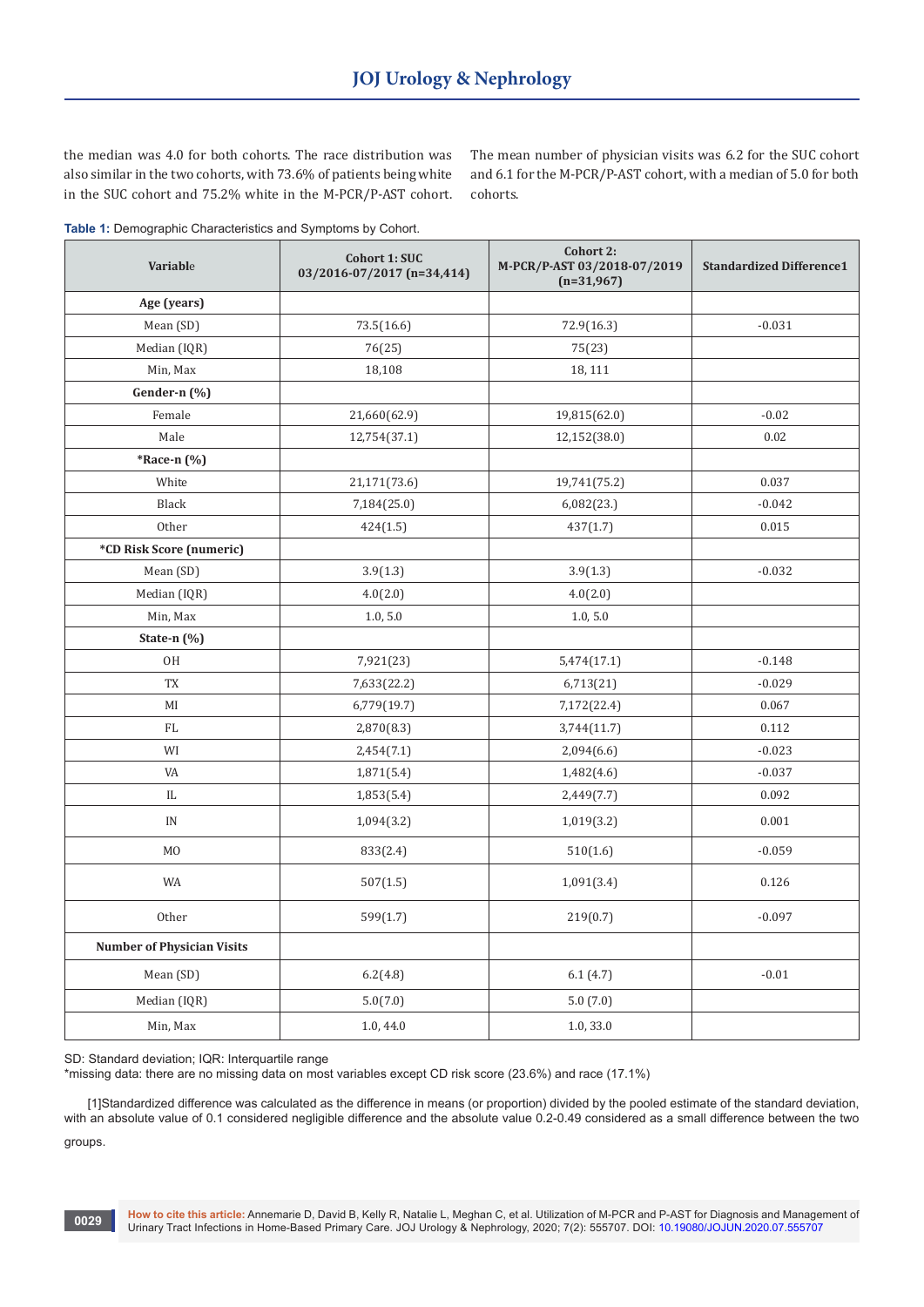Summary statistics and a comparison of ED visits and hospital admission rates between the two cohorts are presented in Table 2. Compared to patients in the SUC cohort, patients in the M-PCR/P-AST cohort visited the ED and/or were admitted to the hospital less frequently. Of the 34,414 patient cases in the SUC cohort, there were a total of 1,307 (3.79%) events of either ED visits or hospitalizations during the study period. By contrast, 1,045 (3.27%) similar events took place in the 31,967 patient cases reviewed in the M-PCR/P-AST cohort, which translated to a statistically significant ( $p = 0.003$ ) difference between the two cohorts.

**Table 2:** Frequency and rate of ED utilization and hospital admissions for UTI by utilization type

| Variable                                                           | Cohort 1: SUC (N=34,414) | Cohort 2: M-PCR/p-AST<br>$(n=31,967)$ | P value |
|--------------------------------------------------------------------|--------------------------|---------------------------------------|---------|
| ED or Hospitalization count*                                       | 1,307 (3.79%)*           | 1,045 (3.27%)                         | 0.003   |
| ED Count                                                           | 802 (2.33%)              | 657 (2.06%)                           | 0.047   |
| <b>Hospitalization Count</b>                                       | 509 (1.48%)              | 388 (1.21%)                           | 0.008   |
| Any ED or Hospitalization (each patient is count-<br>ed only once) | 1,041 (3.02%)            | 831 (2.60)                            | 0.001   |

The rest of the sentence is found under the Conflict of Interest section. This should read as follows: \*In the SUC cohort, the individual total for ED visit (802) and hospitalization count (509) was slightly larger (1,311) than the net sum of the two (1,307) due to same-day ED to hospital admission transfers for two patients. These cases were counted as one event.

Overall, the number of ED visits decreased between the two cohorts, from 802 (2.33%) for the SUC cohort to 657 (2.06%) for the M-PCR/P-AST cohort, but this difference bordered on statistical significance ( $p = 0.047$ ). The number of hospitalizations was significantly lower in the M-PCR/P-AST cohort (388; 1.21%) than in the SUC cohort (509, 1.48%; p = 0.008). Multiple hospitalizations per patient could confound the number of hospitalizations. If each patient was counted only once per UTI event, there was a statistically significant reduction in patients either utilizing the ED or being hospitalized, from 1,041 (3.02%) for the SUC cohort to 831 (2.60%,  $p = 0.001$ ) for the M-PCR/P-AST cohort. Table 3 presents the patient-level distribution of ED or hospitalization frequencies. One patient could experience

multiple ED or hospital utilization events over the study timeperiod, with a maximum of nine events per patient. Slightly fewer patients in the M-PCR/P-AST cohort (150, 0.47%) experienced multiple events than the SUC cohort (180, 0.52%; p = 0.32). Figure 1 displays relationships between age and number of ED visits and/or hospitalizations. Overall, those patients not experiencing an ED/hospitalization event, or experiencing 1-3 events were similar in age. From the graph, we see a trend that patients in the M-PCR/P-AST cohort who experienced 4 or more visits were older than patients in the SUC cohort, yet from the results above (Table 3) we see that the ED visit and hospitalization rates for the M-PCR/P-AST cohort were smaller than the SUC cohort.



**How to cite this article:** Annemarie D, David B, Kelly R, Natalie L, Meghan C, et al. Utilization of M-PCR and P-AST for Diagnosis and Management of Urinary Tract Infections in Home-Based Primary Care. JOJ Urology & Nephrology, 2020; 7(2): 555707. DOI: [10.19080/JOJUN.2020.07.555707](http://dx.doi.org/10.19080/JOJUN.2020.07.555707)<br>Of Urinary Tract Infections in Home-Based Primary Care. JOJ Urology & Nephrology, 202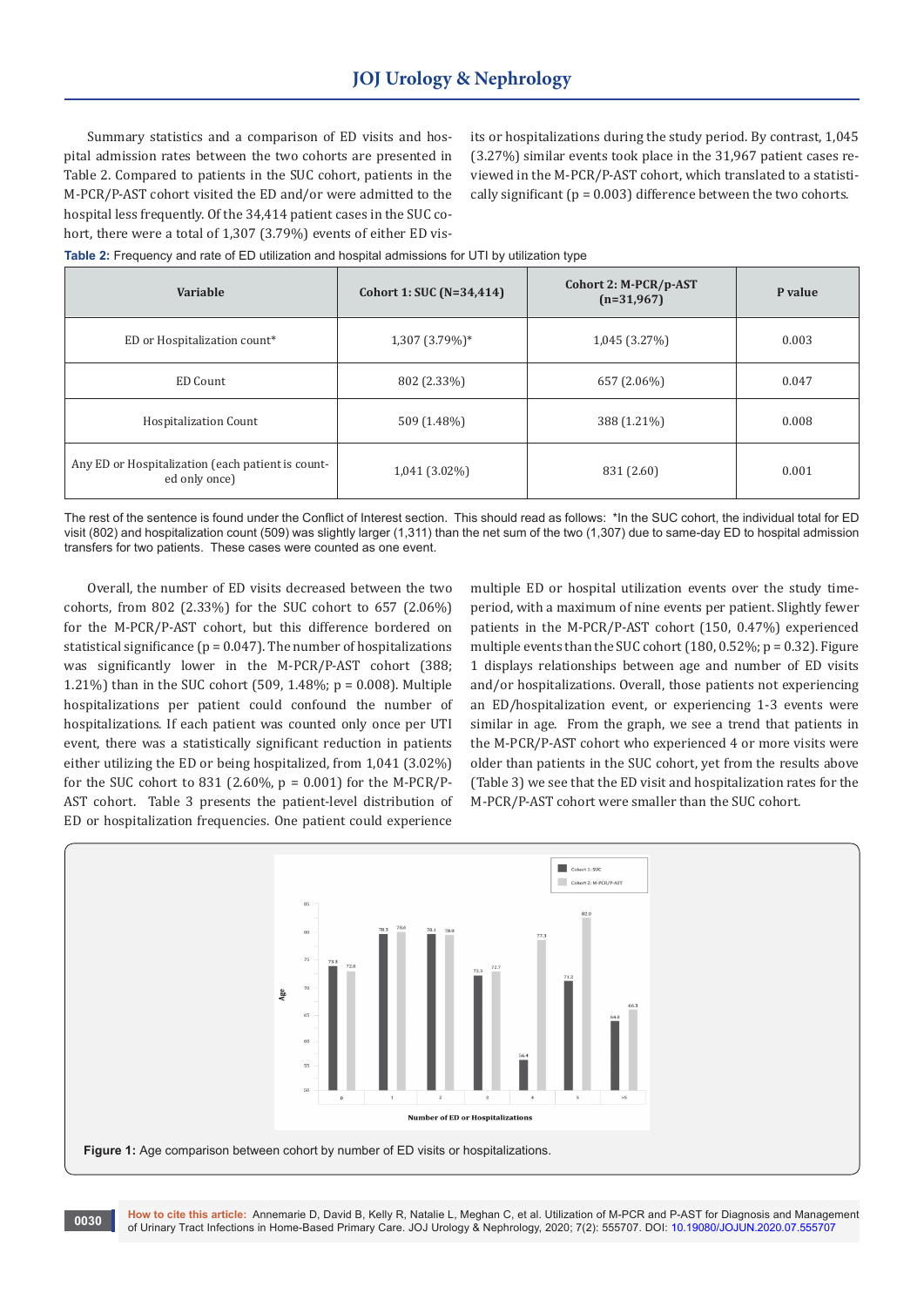| <b>Number of Hospitalizations or</b><br><b>ED During time Period/Patient</b> | <b>Cohort 1: SUC N=34,414</b> |          | Cohort 2: M-PCR/P-AST N=31,967 |          | Difference in % (Cohort |
|------------------------------------------------------------------------------|-------------------------------|----------|--------------------------------|----------|-------------------------|
|                                                                              | Frequency                     | Percent  | Frequency                      | Percent  | $2 - \text{Cohort 1}$   |
| $\theta$                                                                     | 33,373                        | 96.98%   | 31,136                         | 97.40%   | 0.42%                   |
|                                                                              | 861                           | 2.50%    | 681                            | 2.13%    | $-0.37%$                |
| 2                                                                            | 125                           | 0.36%    | 109                            | 0.34%    | $-0.02\%$               |
| 3                                                                            | 38                            | 0.11%    | 31                             | 0.10%    | $-0.01%$                |
| 4                                                                            | 9                             | 0.03%    | 3                              | 0.01%    | $-0.02\%$               |
| 5                                                                            | 5                             | 0.01%    | 3                              | 0.01%    |                         |
| 6                                                                            | $\overline{2}$                | 0.01%    | 3                              | 0.01%    |                         |
| 8                                                                            | $\theta$                      | $0.00\%$ |                                | $0.00\%$ |                         |
| 9                                                                            |                               | $0.00\%$ | $\Omega$                       | $0.00\%$ |                         |

**Table 3:** Distribution of hospitalization/ED frequency for the SUC cohort and the M-PCR/P-AST cohort

#### **Discussion**

UTIs are common in the elderly and have the potential to create significant health complications if the appropriate measures are not taken in a timely manner. UTIs are a common cause of infection-related hospitalization [1]. For this study, the population observed were elderly requiring home-based care to meet their healthcare needs. These patients often have chronic conditions and functional limitations that make it difficult or impossible to travel to a physician's office. More efficacious treatment of UTIs in this population may lead to decreased hospitalizations/ED visits, thereby reducing healthcare costs.

In this study, we evaluate all unique patient samples collected by the Visiting Physicians Association (VPA), a multi-state homehealth provider for patients presenting with symptoms of urinary tract infection. It attempts to assess the impact transitioning testing for their patients, from SUC to M-PCR/P-AST, had on ED and hospitalization rates. VPA had moved away from SUC based on reports in the literature suggesting that SUC had a >30% falsenegative rate and missed significant numbers of uropathogens [7]. An additional motivation in internalizing this test was to reduce the turn-around associated with SUC testing to decrease empiric treatment. The study sample was divided into two cohorts, one in which UTI treatment decisions were made based upon results from SUC and antimicrobial susceptibility testing, and the other in which UTI treatment decisions were made based upon results from M-PCR/P-AST. The two cohort populations were similar in age, gender, race, CD Risk Score, location, and the number of provider visits.

We found a significant association between the use of the M-PCR/P-AST assay and a reduction in ED utilization and hospital admission rates. Specifically, ED utilization and hospital admission rates for UTI were higher in patients for whom prior outpatient treatment was guided by results from SUC than patients for whom prior outpatient treatment was guided by results from the M-PCR/ P-AST assay. This association was stronger for hospitalization rates than for ED utilization. Further, there were fewer repeated

hospitalization events for patients managed based upon results from the M-PCR/P-AST assay (0.47%, 150/31,967) than for patients managed using SUC (0.52%, 180/34,414, p = 0.32).

While the percentage of patients in this population being sent to the ED or hospital is relatively small, the cost impact of the reduction is significant when considering a large patient population of 30,000. Another study examined the costs of managing a UTI. They analyzed the charges incurred over three time periods, within 30 days of the initial UTI event, ED/ Hospitalization, and during UTI follow up. Expenses connected with these 3 time periods include the cost of the physician visits, any pharmaceuticals used, and follow up visits. Hospitalized patients incurred more charges than those that non-hospitalized patients. These charges include the fees acquired while in the hospital and during the follow-up visits. In total, \$65,239 more was spent on patients who experienced an ED and/or hospitalization event compared to non-hospitalized visits [4]. Thus, a 13.7% reduction in hospitalization when normalized against cohort 1 would result in a 156 patient decrease in ED/hospitalizations and/or ED utilization leads to a \$10,177,284 savings. Based on the results of the study VPA instituted the test as standard of care for their patient population.

The strength of this study is the ability to examine hospitalization/ED events and the impact of testing devices in a large population. Even with an exhaustive analytical approach to the large dataset, we didn't have the means to trace back specific hospital events to a specific physician visit and test result. Because we were not able to trace back to a specific physician visit, we were not able to identify a specific relationship between hospitalizations to a test result. The absence of a direct relationship means that we were unable to show a direct causation. Thus, we found an association between the use of the M-PCR/P-AST and reductions in both ED utilization and hospitalization rates when comparing the two large cohorts. In this study we have found an association between the use of the M-PCR/P-AST and reductions in both ED utilization and hospitalization rates when comparing two large cohorts. Future studies involving randomization are